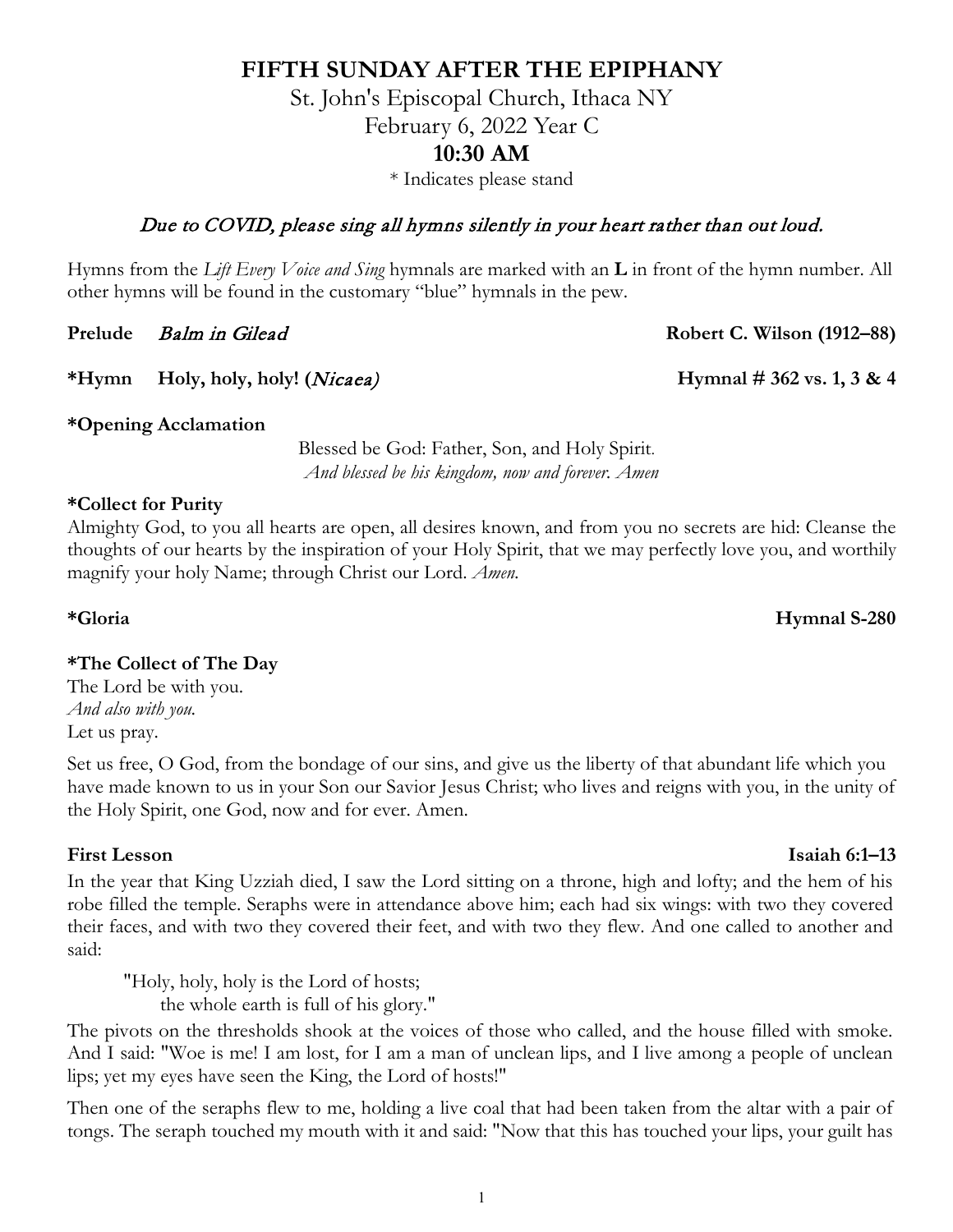departed and your sin is blotted out." Then I heard the voice of the Lord saying, "Whom shall I send, and who will go for us?" And I said, "Here am I; send me!" And he said, "Go and say to this people:

`Keep listening, but do not comprehend; keep looking, but do not understand.' Make the mind of this people dull, and stop their ears, and shut their eyes, so that they may not look with their eyes, and listen with their ears, and comprehend with their minds, and turn and be healed." Then I said, "How long, O Lord?" And he said: "Until cities lie waste without inhabitant, and houses without people, and the land is utterly desolate; until the Lord sends everyone far away, and vast is the emptiness in the midst of the land. Even if a tenth part remain in it, it will be burned again, like a terebinth or an oak whose stump remains standing when it is felled." The holy seed is its stump.

> The Word of the Lord. Thanks be to God.

| 1 I will give thanks to you, O Lord, with my whole heart; * |
|-------------------------------------------------------------|
| before the gods I will sing your praise.                    |
| 2 I will bow down toward your holy temple                   |

2 I will bow down toward your holy temple and praise your Name, \* because of your love and faithfulness;

3 For you have glorified your Name \* and your word above all things.

- 4 When I called, you answered me; \* you increased my strength within me.
- 5 All the kings of the earth will praise you, O Lord, \* when they have heard the words of your mouth.
- 6 They will sing of the ways of the Lord, \* that great is the glory of the Lord.
- 7 Though the Lord be high, he cares for the lowly; \* he perceives the haughty from afar.

### **Psalm 138 Confitebor tibi**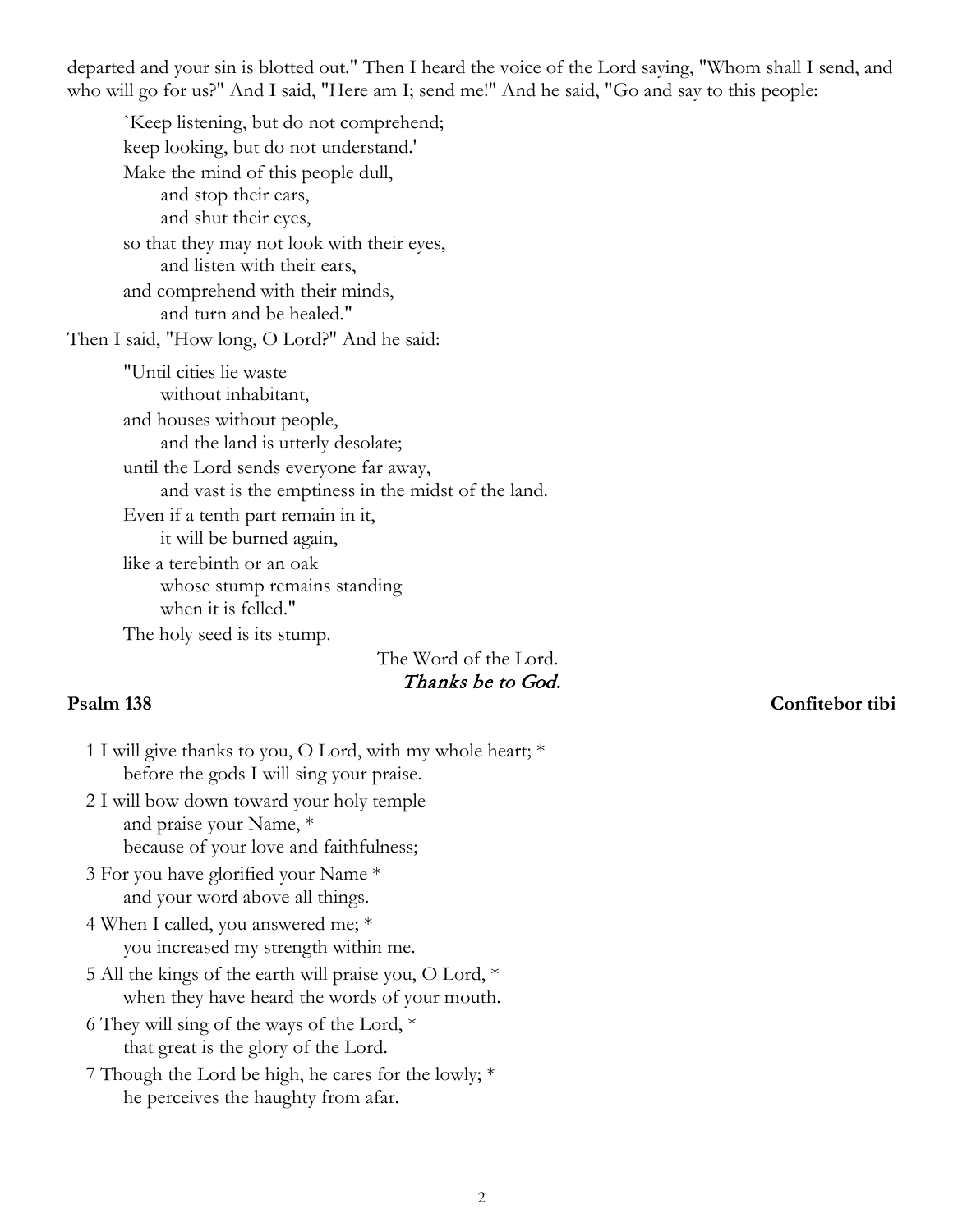- 8 Though I walk in the midst of trouble, you keep me safe; \* you stretch forth your hand against the fury of my enemies; your right hand shall save me.
- 9 The Lord will make good his purpose for me; \* O Lord, your love endures for ever; do not abandon the works of your hands.

# **The Epistle Reading 1 Corinthians 15:1–11**

I would remind you, brothers and sisters, of the good news that I proclaimed to you, which you in turn received, in which also you stand, through which also you are being saved, if you hold firmly to the message that I proclaimed to you – unless you have come to believe in vain.

For I handed on to you as of first importance what I in turn had received: that Christ died for our sins in accordance with the scriptures, and that he was buried, and that he was raised on the third day in accordance with the scriptures, and that he appeared to Cephas, then to the twelve. Then he appeared to more than five hundred brothers and sisters at one time, most of whom are still alive, though some have died. Then he appeared to James, then to all the apostles. Last of all, as to one untimely born, he appeared also to me. For I am the least of the apostles, unfit to be called an apostle, because I persecuted the church of God. But by the grace of God I am what I am, and his grace toward me has not been in vain. On the contrary, I worked harder than any of them--though it was not I, but the grace of God that is with me. Whether then it was I or they, so we proclaim and so you have come to believe.

> The Word of the Lord. Thanks be to God.

The Holy Gospel of our Lord Jesus Christ according to Luke. Glory to you, Lord Christ.

**\*The Gospel Reading Luke 5:1–11**

Once while Jesus was standing beside the lake of Gennesaret, and the crowd was pressing in on him to hear the word of God, he saw two boats there at the shore of the lake; the fishermen had gone out of them and were washing their nets. He got into one of the boats, the one belonging to Simon, and asked him to put out a little way from the shore. Then he sat down and taught the crowds from the boat. When he had finished speaking, he said to Simon, "Put out into the deep water and let down your nets for a catch." Simon answered, "Master, we have worked all night long but have caught nothing. Yet if you say so, I will let down the nets." When they had done this, they caught so many fish that their nets were beginning to break. So they signaled their partners in the other boat to come and help them. And they came and filled both boats, so that they began to sink. But when Simon Peter saw it, he fell down at Jesus' knees, saying, "Go away from me, Lord, for I am a sinful man!" For he and all who were with him were amazed at the catch of fish that they had taken; and so also were James and John, sons of Zebedee, who were partners with Simon. Then Jesus said to Simon, "Do not be afraid; from now on you will be catching people." When they had brought their boats to shore, they left everything and followed him.

> The Gospel of the Lord. Praise to you, Lord Christ.

**The Sermon The Rev. Megan Castellan**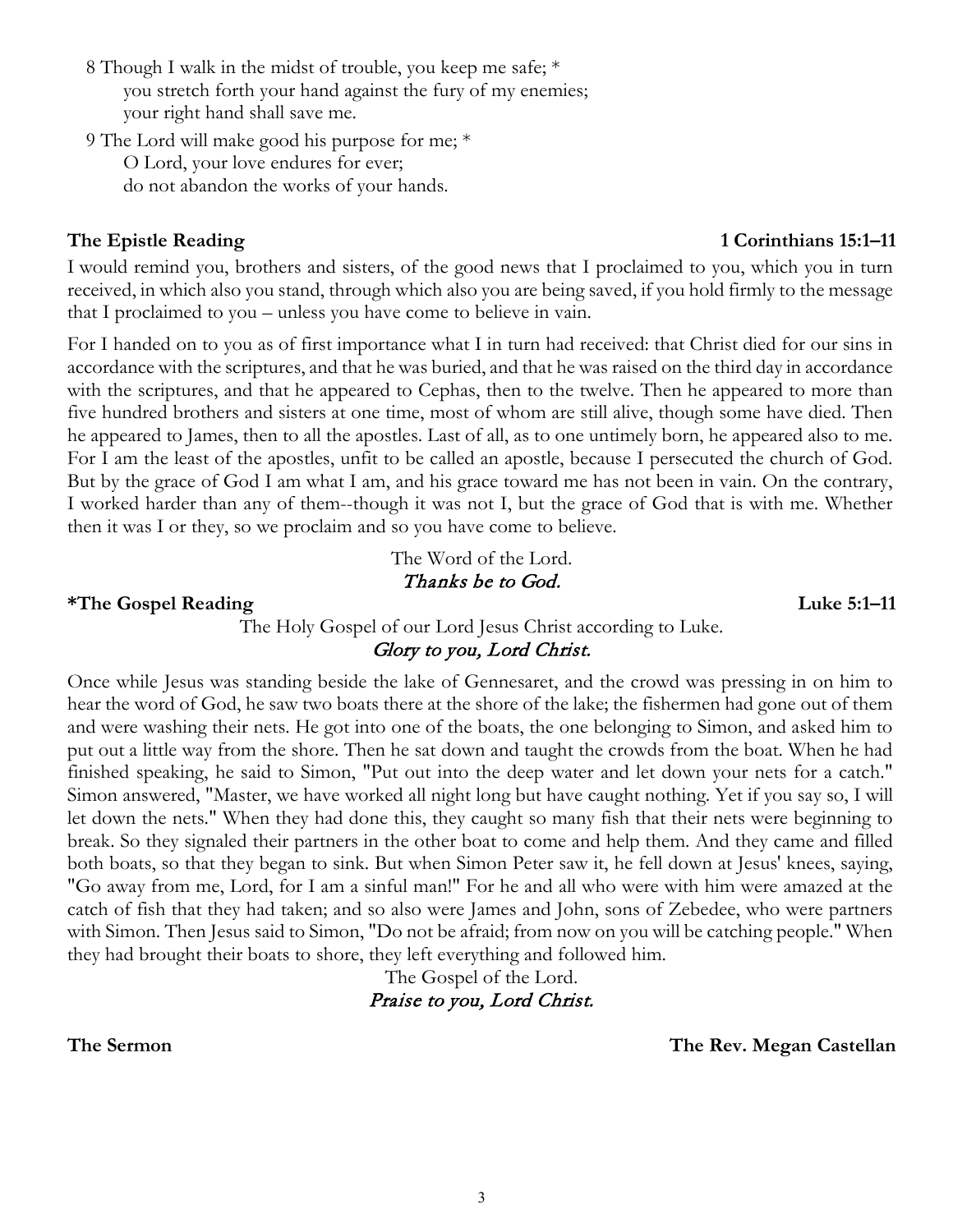# **The Nicene Creed**

We believe in one God, the Father, the Almighty, maker of heaven and earth, of all that is, seen and unseen.

We believe in one Lord, Jesus Christ, the only Son of God, eternally begotten of the Father, God from God, Light from Light, true God from true God, begotten, not made, of one Being with the Father. Through him all things were made. For us and for our salvation he came down from heaven: by the power of the Holy Spirit he became incarnate from the Virgin Mary, and was made man. For our sake he was crucified under Pontius Pilate; he suffered death and was buried.

On the third day he rose again in accordance with the Scriptures; he ascended into heaven and is seated at the right hand of the Father. He will come again in glory to judge the living and the dead, and his kingdom will have no end. We believe in the Holy Spirit, the Lord, the giver of life, who proceeds from the Father and the Son. With the Father and the Son he is worshiped and glorified. He has spoken through the Prophets. We believe in one holy catholic and apostolic Church. We acknowledge one baptism for the forgiveness of sins. We look for the resurrection of the dead, and the life of the world to come. Amen.

# **\*The Prayers of the People**

In thanksgiving, let us lift our voices in prayer to God, who in Christ gives us the liberty of an abundant life, as we respond to each petition, "Hear us, God of glory."

+ For the Church, that we may hear and obey God's call to enter the unknown, confident that God's presence will accompany our obedience; let us pray to the Lord. Hear us, God of glory.

+ For those who exercise leadership in our Church and in legislative bodies around the world, that they may keep the goal of cooperation ever before them, seeking those things that serve the common good, and enhancing the cause of justice and peace; let us pray to the Lord.

# Hear us, God of glory.

+ For those discerning a call to the sacred order of priests and deacons, that they may be prepared to spend and be spent in the ministry of Christ for the glory of his Church; let us pray to the Lord. Hear us, God of glory.

+ For people throughout our state who come to private agencies and houses of worship to receive food, shelter, job training, child care, and other necessities of life, that they may receive respect and honor in their quest for daily needs; let us pray to the Lord.

# Hear us, God of glory.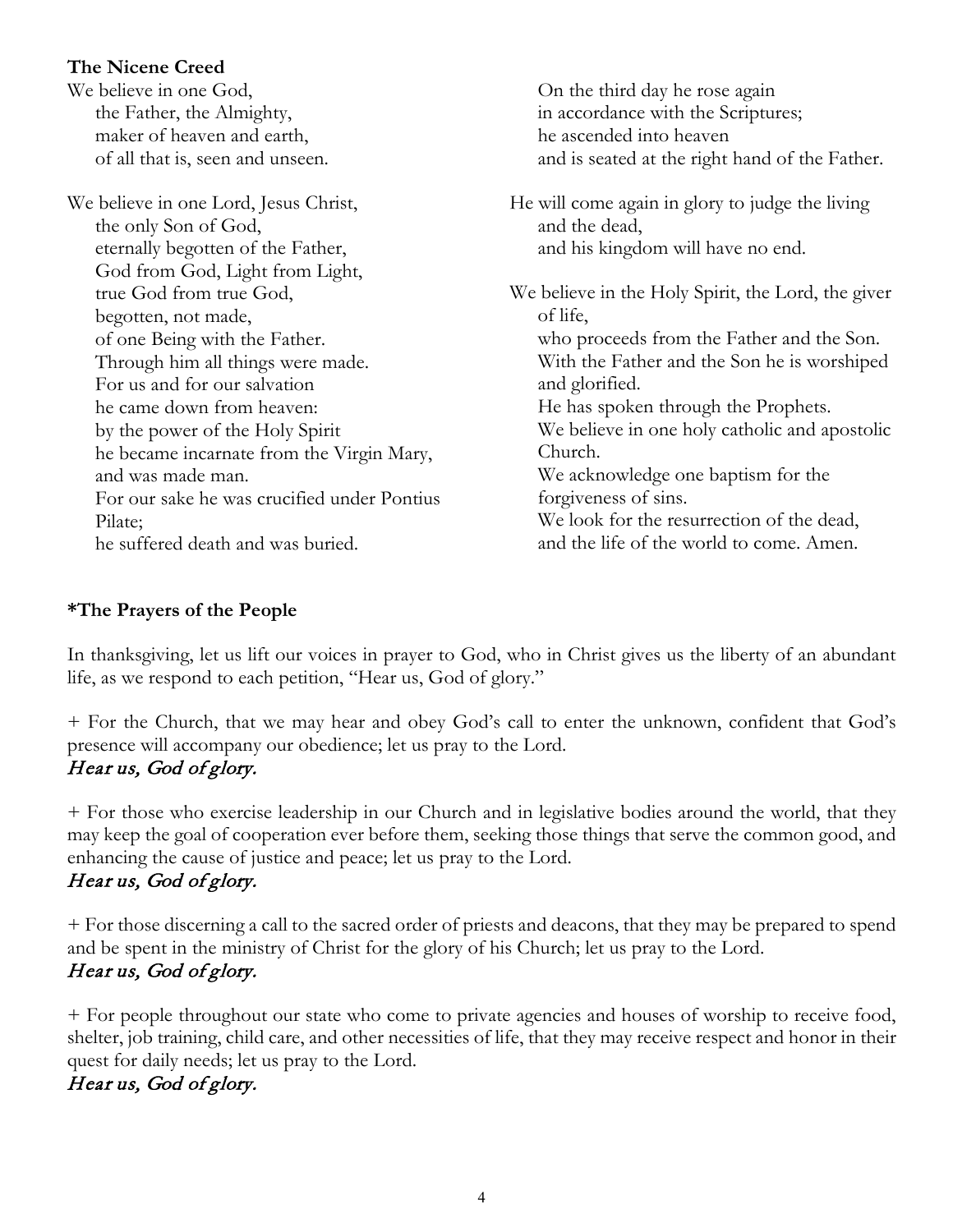+ For this community of faith, that together we may have the courage to let down the walls of our fear and misgiving, trusting in Christ to fill us with all that is necessary for our common ministry; let us pray to the Lord.

# Hear us, God of glory.

+ For all who have departed this life in the confidence of Christ's promise of eternal life, and for those whose faith is known to you alone; let us pray to the Lord.

# Hear us, God of glory.

Let us press on toward Jesus, as we continue our prayers, either silently or aloud.

For the special needs and concerns of this congregation, and especially for:

| Dave     | Wes    | $\alpha$ n | Judy     | Sara        | Howie  |
|----------|--------|------------|----------|-------------|--------|
| Amelia   | lean   | Laurie     | Tina     | $\lceil$ on | George |
| Mary     | Vivian | Theodore   | Carl     | James       |        |
| Tom      | Sarah  | Margaret   | Jennifer | Jonathan    |        |
| Giovanni | Felice | Elaine     | Ovie     | Paula       |        |
| Cindy    | Edith  | Pat        | Stanley  | Carol       |        |
| Dan      | Elaine | Heather    | Carol    | Lorraine    |        |

For those celebrating the anniversary of their birth this week: Muriel Everhart, Stephen Miller, Peg Coleman

# **Confession of Sin**

Let us confess our sins against God and our neighbor.

*Most merciful God, we confess that we have sinned against you in thought, word, and deed, by what we have done, and by what we have left undone. We have not loved you with our whole heart; we have not loved our neighbors as ourselves. We are truly sorry and we humbly repent. For the sake of your Son Jesus Christ, have mercy on us and forgive us; that we may delight in your will, and walk in your ways, to the glory of your Name. Amen.*

Almighty God have mercy on you, forgive you all your sins through our Lord Jesus Christ, strengthen you in all goodness, and by the power of the Holy Spirit keep you in eternal life. *Amen.*

**\*The Peace Please remain in your pew. Wave!**

The peace of the Lord be always with you.

# *And also with you.*

# **Announcements & Welcome**

### **Offertory Sentence**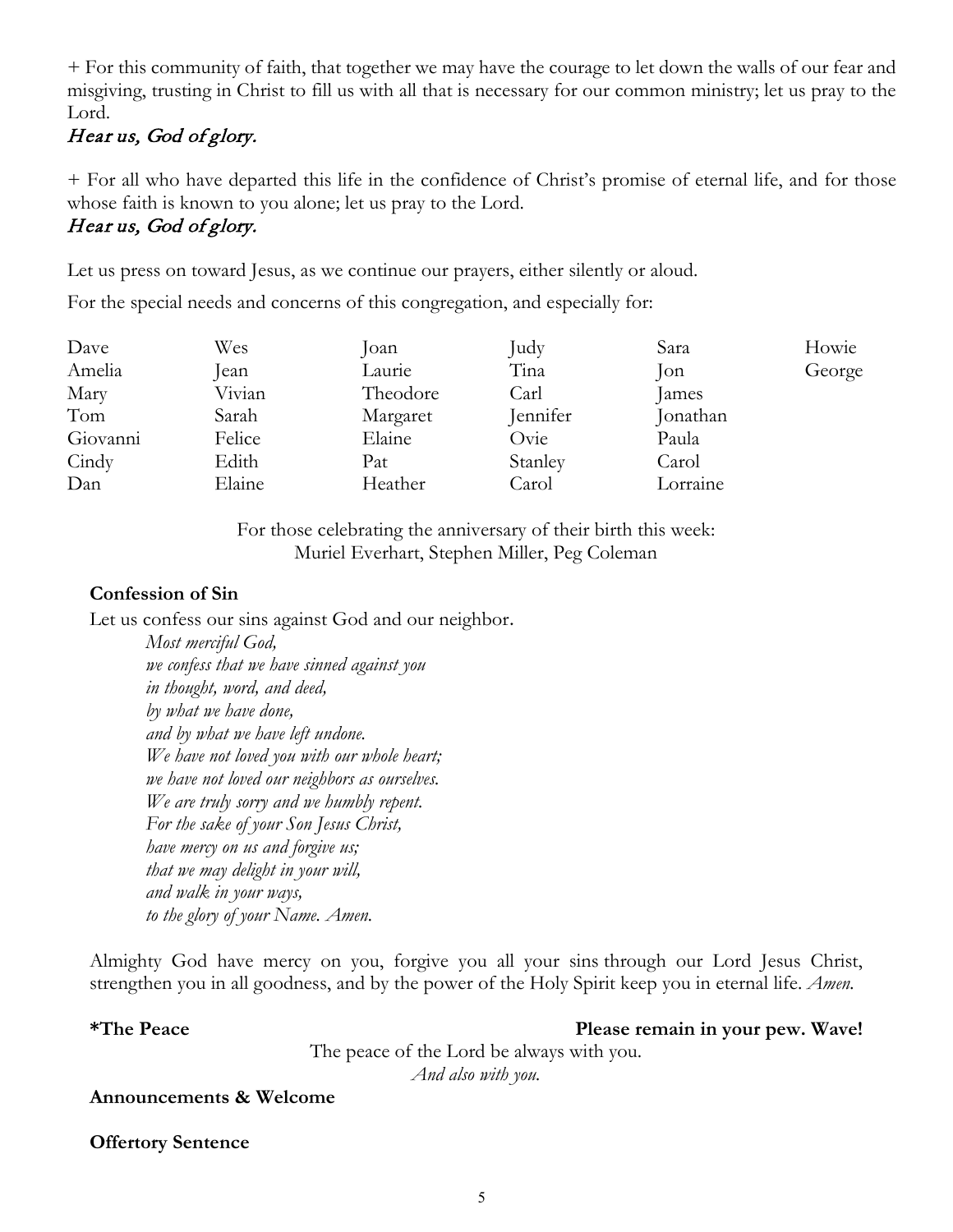## **\*Presentation Hymn There is a balm in Gilead (**Traditional Spiritual**) L Hymnal # 203 vs 1 & 3**

|                                                           | *The Great Thanksgiving Expanded Language Prayer A |
|-----------------------------------------------------------|----------------------------------------------------|
| <b>Celebrant:</b> The Lord be with you.                   |                                                    |
| <b>People:</b> And also with you                          |                                                    |
| <b>Celebrant:</b> Lift up your hearts                     |                                                    |
| <b>People:</b> We lift them to the Lord                   |                                                    |
| <b>Celebrant:</b> Let us give thanks to the Lord our God. |                                                    |
| <b>People:</b> It is right to give our thanks and praise. |                                                    |

**Celebrant**: *continuing:* Therefore we praise you, joining our voices with Angels and Archangels and with all the company of heaven, who forever sing this hymn to proclaim the glory of your Name:

### **Holy, holy, holy Hymnal S-129**

Holy and gracious God: In your infinite love you made us for yourself; and when we had fallen into sin and became subject to evil and death, you, in your mercy, Sent Jesus Christ, your only and eternal Son, to share our human nature, to live and die as one of us, to reconcile us to you, the God and maker of all.

Jesus stretched out his arms upon the cross, and offered himself, in obedience to your will, a perfect sacrifice for the whole world.

On the night he was handed over to suffering and death, our Savior Jesus Christ took bread; and when he had given thanks to you, he broke it, and gave it to his disciples, and said, "Take, eat: This is my Body, which is given for you. Do this for the remembrance of me."

After supper, Jesus took the cup of wine; and when he had given thanks, He gave it to them, and said "Drink this, all of you: This is my Blood of the New Covenant, which is shed for you and for many for the forgiveness of sins. Whenever you drink it, do this for the remembrance of me."

Therefore, we proclaim the mystery of faith:

# **Christ has died Christ is risen Christ will come again.**

We celebrate the memorial of our redemption, Almighty God, in this sacrifice of praise and thanksgiving. Recalling Christ's death, resurrection, and ascension, we offer you these gifts.

Sanctify them by your Holy Spirit to be for your people the Body and Blood of your Son, the holy food and drink of new and unending life in Christ.

Sanctify us also that we may faithfully receive this holy Sacrament, and serve you in unity, constancy, and peace; and at the last day, bring us with all your saints into the joy of your eternal kingdom.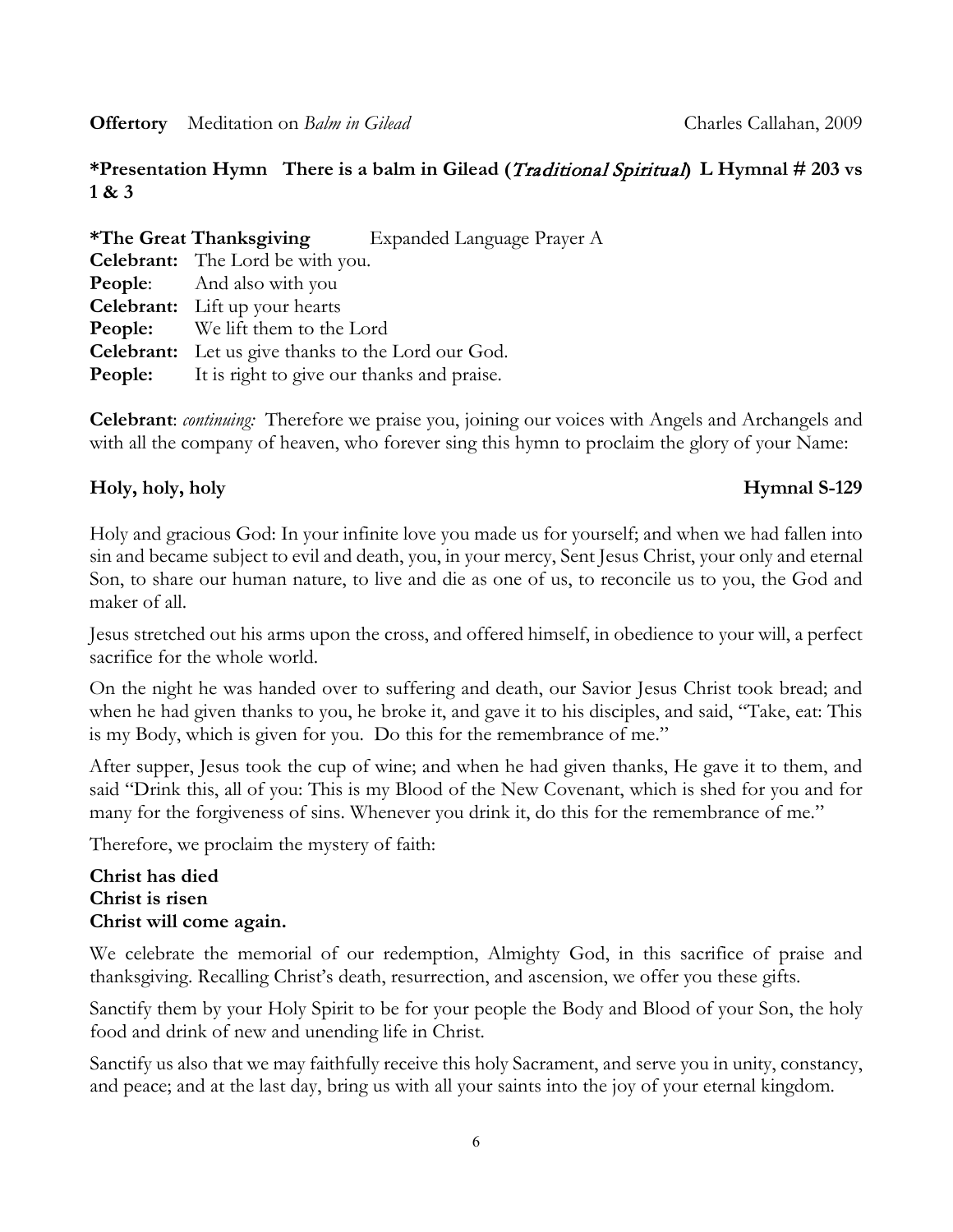All this we ask through Jesus Christ our Savior. By Christ, and with Christ, and in Christ, in the unity of the Holy Spirit all honor and glory is yours, Almighty God, now and forever. **Amen.**

# **The Lord's Prayer**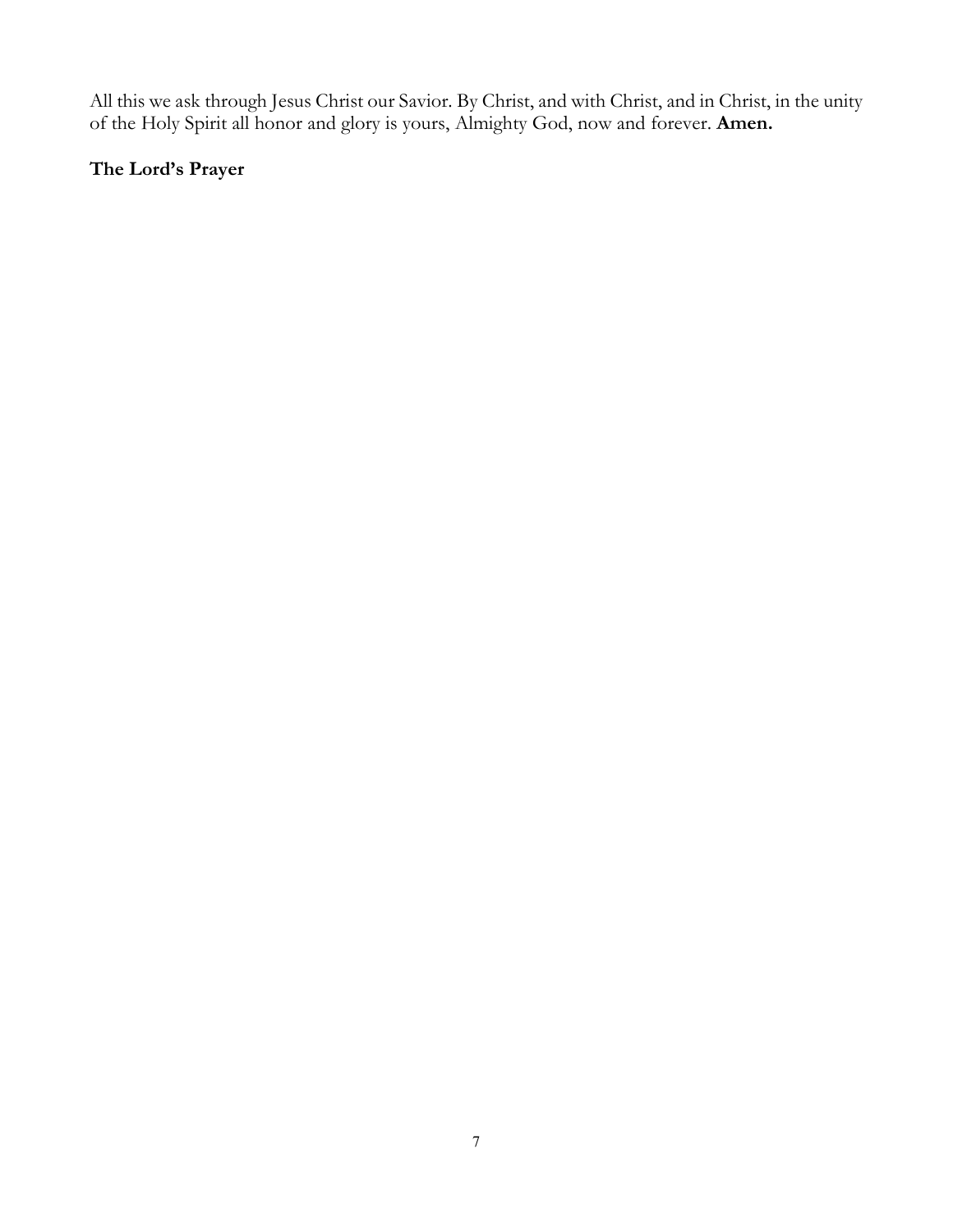### **The Communion of the People**

*All people are invited to the Lord's Table.*

*Eucharist will be distributed in the form of the bread with wine available for intincture. Please come forward in a single line in the center aisle to receive. Wait to remove your mask until you return to your seat, and then replace it after consuming the Sacrament.* 

### **Post Communion Prayer**

*Eternal God, heavenly Father, you have graciously accepted us as living members of your Son our Savior Jesus Christ, and you have fed us with spiritual food in the Sacrament of his Body and Blood. Send us now into the world in peace, and grant us strength and courage to love and serve you with gladness and singleness of heart; through Christ our Lord. Amen*.

### **Blessing**

| $*Hymn$                                                              | Christ, for the world we sing (Moscow) | Hymnal $# 537$ vs. 1–3 |  |  |  |  |
|----------------------------------------------------------------------|----------------------------------------|------------------------|--|--|--|--|
| Dismissal                                                            |                                        |                        |  |  |  |  |
| Postlude                                                             | Reflection on Nicaea                   | Charles Callahan, 2006 |  |  |  |  |
| Liturgical Ministers: Josette Garrison, Sara VanLooy, Pamela Talbott |                                        |                        |  |  |  |  |

**Virtual Vergers:** Virginia McGhee, Michael Roman

*Choral Music Sung by the St. John's Cyber Choir*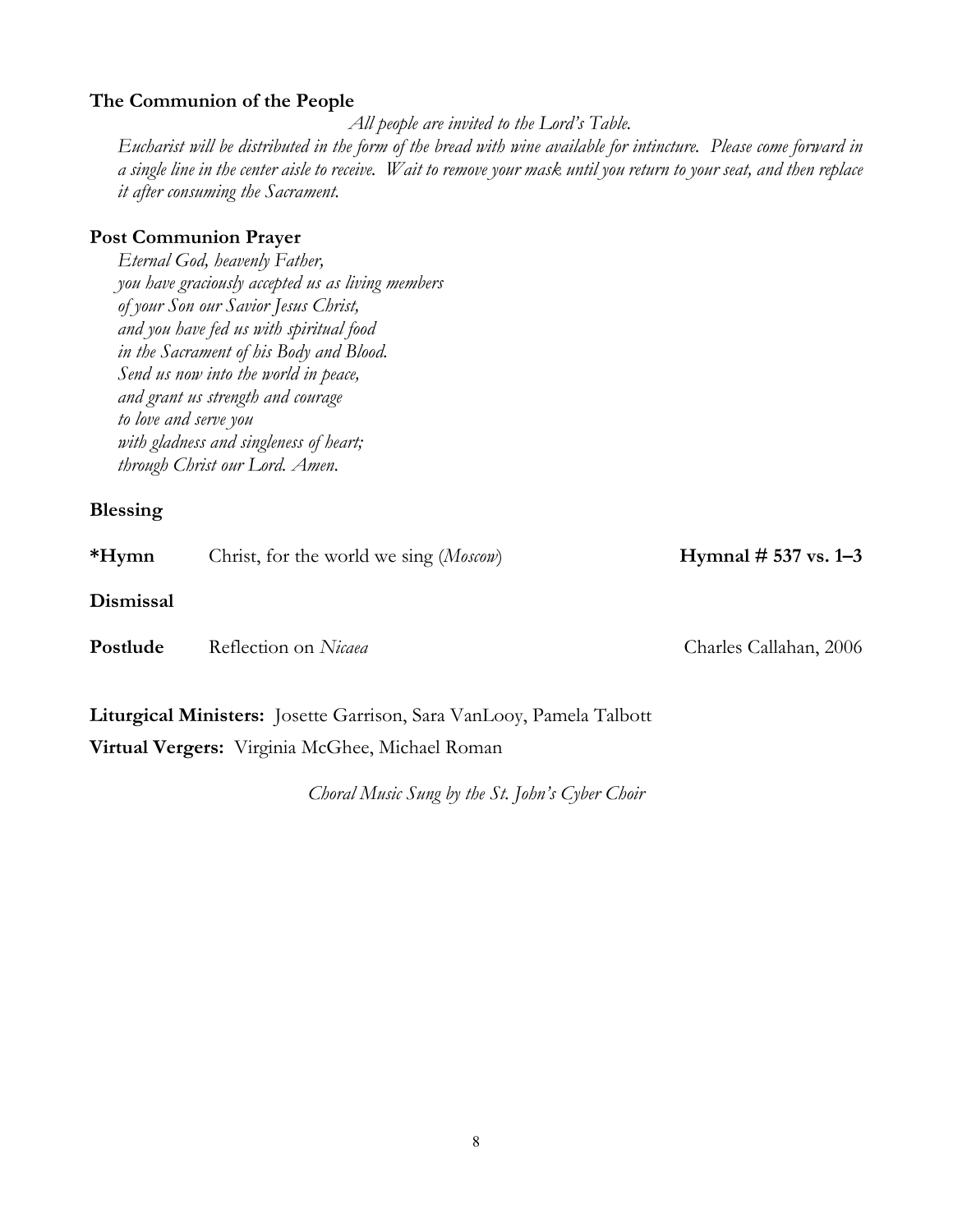### **Holy, holy, holy! (**Nicaea**) Hymnal 362 vs. 1, 3, & 4**

1 Holy, holy, holy! Lord God Almighty! Early in the morning our song shall rise to thee:

Holy, holy, holy! Merciful and mighty, God in three Persons, blessed Trinity.

3 Holy, holy, holy! Though the darkness hide thee,

though the sinful human eye thy glory may not see,

only thou art holy; there is none beside thee, perfect in power, in love, and purity.

4 Holy, holy, holy! Lord God Almighty! All thy works shall praise thy Name, in earth, and sky, and sea; Holy, holy, holy! Merciful and mighty, God in three Persons, blessed Trinity.

### **There is a balm in Gilead (Traditional Spiritual)** Lift Every Voice **203 vs. 1 & 3**

There is a balm in Gilead To make the wounded whole; There is a balm in Gilead To heal the sin-sick soul.

1 Sometimes I feel discouraged, And think my work's in vain, But then the Holy Spirit Revives my soul again.

There is a balm in Gilead To make the wounded whole; There is a balm in Gilead

To heal the sin-sick soul

3 Don't ever feel discouraged For Jesus is your friend, And if you lack of knowledge He'll ne'er refuse to lend.

There is a balm in Gilead To make the wounded whole; There is a balm in Gilead To heal the sin-sick soul.

### **Christ for the world we sing (**Moscow**) Hymnal 537 vs. 1–3**

1 Christ for the world we sing! The world to Christ we bring with loving zeal; the poor and them that mourn, the faint and overborne, sin-sick and sorrow-worn, whom Christ doth heal.

2 Christ for the world we sing! The world to Christ we bring with fervent prayer; the wayward and the lost, by restless passions tossed, redeemed at countless cost, from dark despair.

3 Christ for the world we sing! The world to Christ we bring with one accord; with us the work to share, with us reproach to dare, with us the cross to bear, for Christ our Lord.